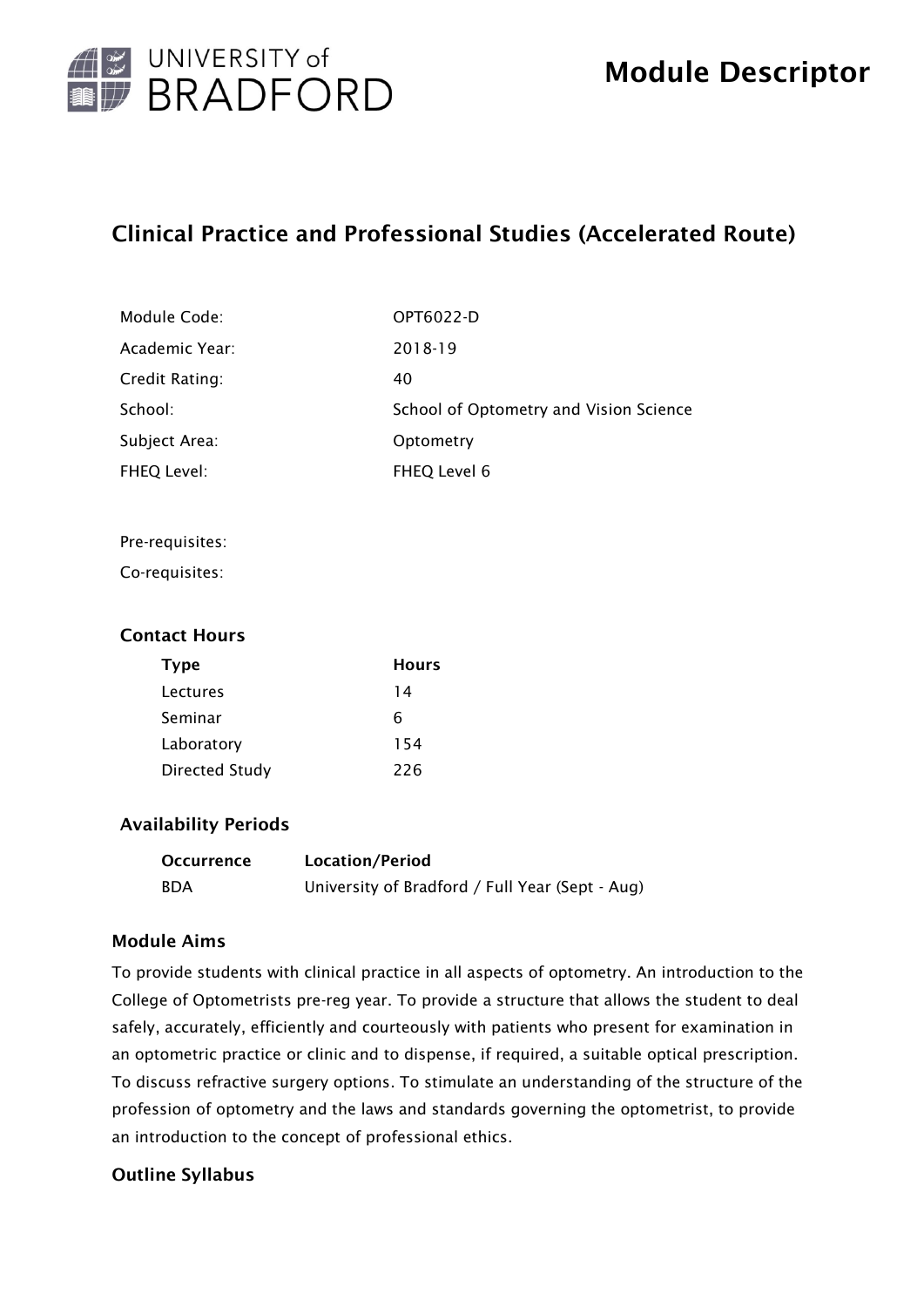Patient/practitioner interaction. Differential diagnosis. Difficulties in prescribing and counselling & professional, legal & ethical aspects of optometric practice. Visual impairment: management options, training methods & strategies for maximising visual performance. Description, classification & evaluation of binocular vision anomalies. Taking a good case history. Communication & clinical approaches with children. Management of heterophoria & strabismus. Dyslexia - assessment & treatment. Suitability for contact lens wear. Case history taking. Experience of ocular abnormality & pathology gained from hospital visits & Referral Refinement Clinics. Different refractive surgery techniques are compared, particularly in relation to their advantages & disadvantages to the patient. Development of the profession of optometry. The optical market. Setting up a practice & the key elements in running a successful business including a business plan, marketing strategy, effective communication & basic accounting is introduced. English law, particularly the laws of contract, tort and negligence & the way they impact optometrists is discussed. Opticians Act & other legislation regulating the profession, the professional bodies & professional standards & ethics & the rules regarding fitness to practise is covered in detail. Optometry within the National Health Service & the current & future roles of Optometry in provision of health care is included. Referral & case record keeping, employment law, Equality Act, Mental Capacity Act. Vision standards.

### Module Learning Outcomes

*On successful completion of this module, students will be able to...*

- 1 Analyse the variety of problems and solutions encountered during an eye examination, binocular vision assessment, contact lens fitting, collection and aftercare and when dispensing spectacles.
- 10 Communicate with patients to a professional standard.
- 11 Exercise appropriate judgement in patient management.
- 12 Demonstrate problem-solving skills in relatively complex clinical cases.
- 2 Appraise the normal and abnormal human visual system.
- 3 Explain the development and structure of the profession of optometry; the skills involved and requirements of running a successful business; the legal restrictions affecting practice as an optometrist.
- 4 Perform an eye examination on 'real' patients and dispense spectacles.
- 5 Evaluate patients' problems and give appropriate advice to the visually impaired patient.
- 6 Perform specialist eye examinations in binocular vision and contact lenses and exercise appropriate judgement in dealing with routine problems in these areas.
- 7 Provide appropriate advice and information about a range of refractive surgery options.
- 8 Work within the appropriate professional, legal and ethical frameworks in the practice of optometry.
- 9 Access a variety of digital media through directed study.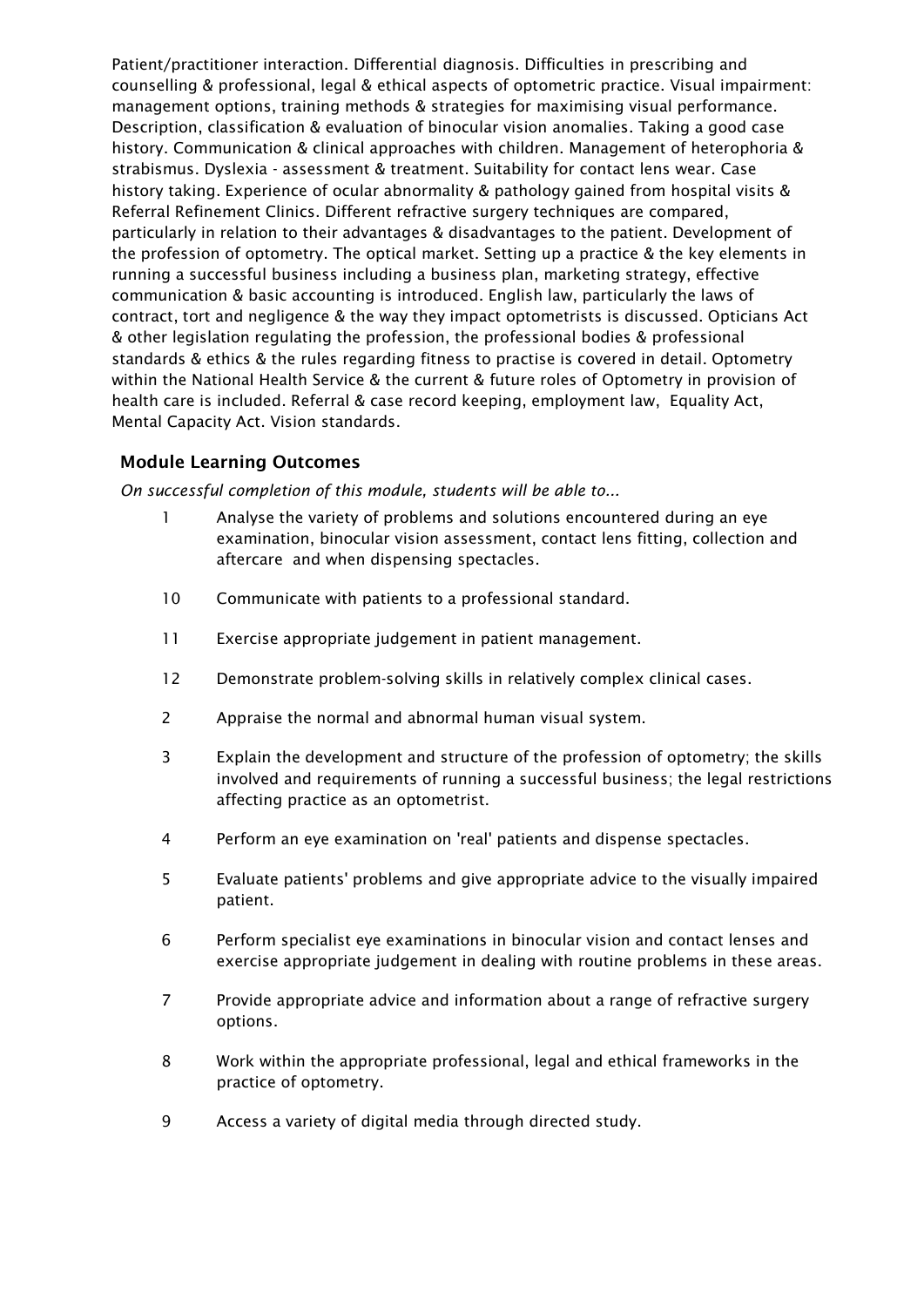## Learning, Teaching and Assessment Strategy

This module is based on participation in Primary Care Clinics, Dispensing Clinics, Low Vision Clinics, Contact Lens Clinics, Binocular Vision Clinics, Referral Refinement Clinics with supervised examination of patients and hospital visits. The module will include a lecture series and interactive sessions to look at individual cases in law and ethics and to illustrate best practice methods of business and customer management.

| <b>Type</b> | <b>Method</b>                   | <b>Description</b>                                                                                                             | Length    | Weightin<br>g | Final<br>Assess' |
|-------------|---------------------------------|--------------------------------------------------------------------------------------------------------------------------------|-----------|---------------|------------------|
| Summative   | Examination<br>- closed book    | Unseen written<br>and MCQ<br>examination on<br>UK law,<br>professionalism<br>and ethics<br>relating to<br>optometry.           | 2 hours   | 30%           | <b>Yes</b>       |
| Summative   | Coursework                      | Submission of a<br>completed<br>reflective<br>logbook at the<br>end of the<br>module.<br>PASS/FAIL                             |           | %             | No               |
| Summative   | Computerise<br>d<br>examination | Clinical<br>Recognition and<br>Diagnosis (CRAD)<br><b>MCQ</b><br>computerised<br>examination via<br>Blackboard -<br>semester 2 | 1.5 hours | 20%           | No.              |
| Summative   | Clinical<br>Assessment          | General clinical<br>station exams,<br>distributed<br>throughout stage<br>B <sub>2</sub> .                                      | 1.5 hours | 50%           | <b>No</b>        |

## Mode of Assessment

Legacy Code (if applicable)

Reading List